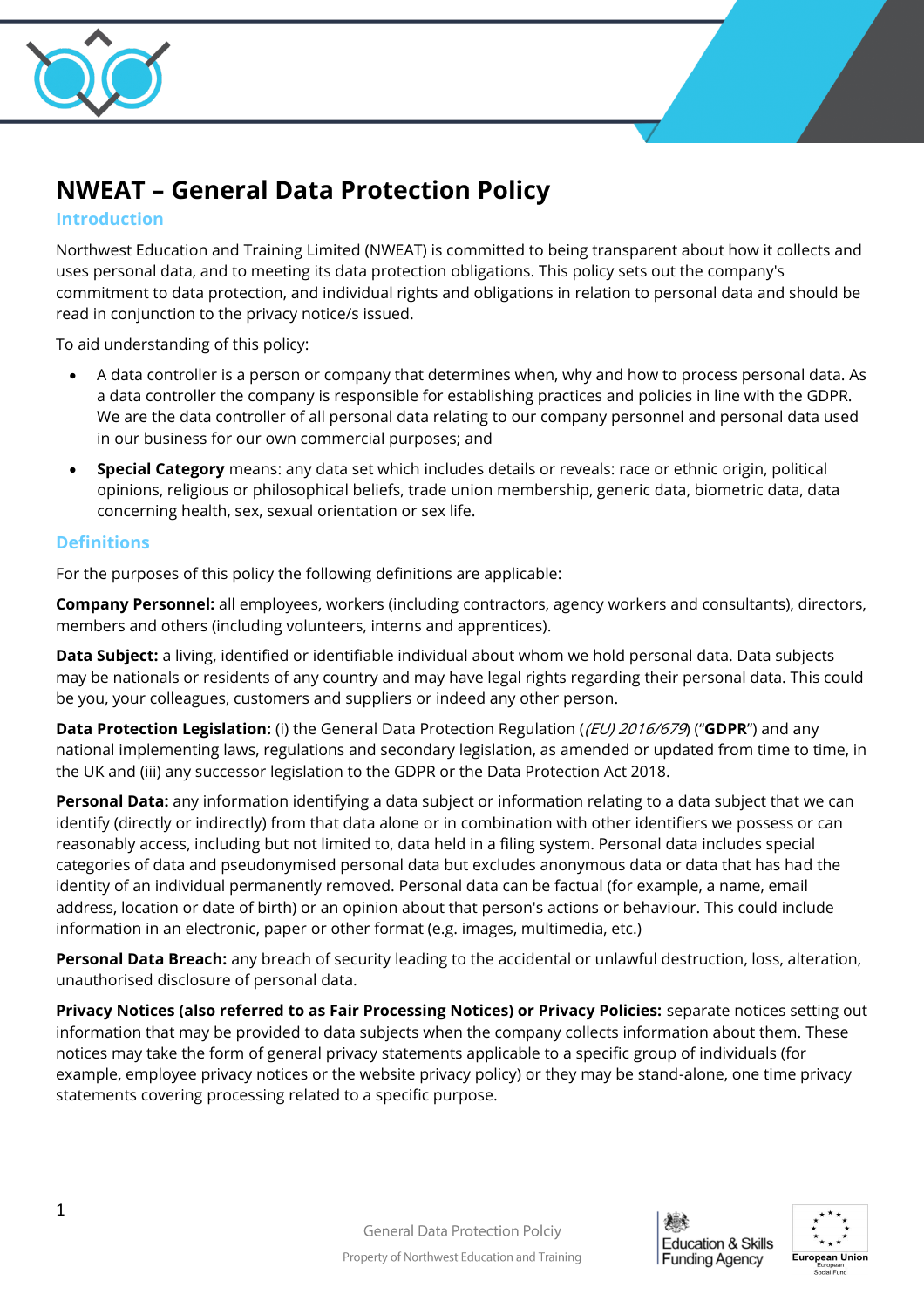

**Processing or Process:** any activity that involves the use of personal data. It includes obtaining, recording or holding the data, or carrying out any operation or set of operations on the data including organising, amending, retrieving, using, disclosing, erasing or destroying it. Processing also includes transmitting or transferring personal data to third parties.

# **What and Who Does This Policy Apply To?**

This policy applies to all personal data we process regardless of the media on which that data is stored or whether it relates to past or present employees, workers, customers, clients or supplier contacts, shareholders, website users or any other data subject.

This policy applies to all company personnel ("you", "your"). You must read, understand and comply with this policy when processing personal data on our behalf and attend training on its requirements. This policy sets out what we expect from you in order for the company to comply with applicable law. Any breach of this policy may result in disciplinary action.

## **How Will NWEAT Process Personal Data?**

NWEAT will process personal data in accordance with the following data protection principles:

- NWEAT will process personal data lawfully, fairly and in a transparent manner.
- NWEAT will collect personal data only for specified, explicit and legitimate purposes.
- NWEAT will process personal data only where it is adequate, relevant and limited to what is necessary for the purposes of processing.
- NWEAT will keep accurate personal data and takes all reasonable steps to ensure that inaccurate personal data is rectified or deleted without delay.
- NWEAT will keep personal data only for the period necessary for processing.
- NWEAT will adopt appropriate measures to make sure that personal data is secure, and protected against unauthorised or unlawful processing, and accidental loss, destruction or damage.
- NWEAT will tell individuals the reasons for processing their personal data, how it uses such data and the legal basis for processing in its privacy notices. It will not process personal data of individuals for other reasons.
- NWEAT will update personal data promptly if an employee advises that his/her information has changed or is inaccurate. The employee is under an obligation to keep the company updated of any changes to their personal data.
- Personal data gathered during employment, engagement as a worker, contractor or volunteer, or an apprenticeship or internship, is held in the individual's personnel file (in hard copy or electronic format, or both), and on HR systems. The periods for which the company holds personal data are contained in its privacy notices as issued to individuals at the point data is collected, or at other points as the company deems its obligations require.

#### **What Are My Own Rights, As A Data Subject?**

As data subjects, NWEAT personnel have a number of rights in relation to their personal data. These are detailed in the relevant privacy notice provided to you. If you require a copy of this privacy notice it is available from Stan Hicklin unit 9, 100 Sefton Lane L318BT



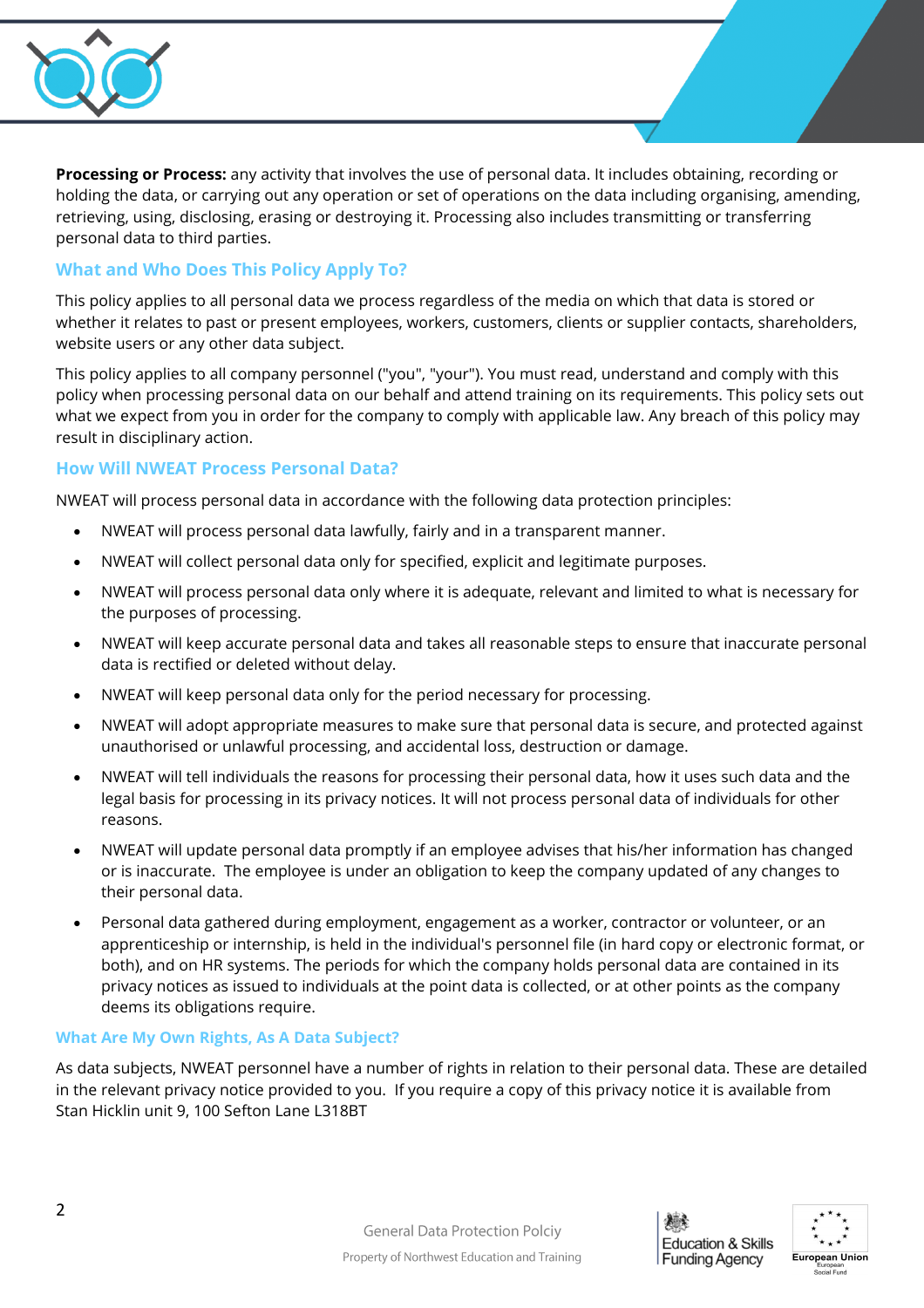

#### **How Do I Make A Data Subject Access Request?**

Individuals have the right to make a subject access request. If an individual makes a subject access request, the Company will tell him/her:

Whether or not his/her data is processed and if so why, the categories of personal data concerned and the source of the data if it is not collected from the individual;

To whom his/her data is or may be disclosed, including to recipients located outside the European Economic Area (EEA) and the safeguards that apply to such transfers;

For how long his/her personal data is stored (or how that period is decided);

His/her rights to rectification or erasure of data, or to restrict or object to processing;

His/her right to complain to the Information Commissioner if he/she thinks the company has failed to comply with his/her data protection rights; and

Whether or not the company carries out automated decision-making and the logic involved in any such decisionmaking.

The company will also provide the individual with a copy of the personal data undergoing processing. This will normally be in electronic form if the individual has made a request electronically unless he/she agrees otherwise.

To make a subject access request, the individual should send the request stan.hicklin@nweat.co.uk In some cases, the company may need to ask for proof of identification before the request can be processed. The company will inform the individual if it needs to verify his/her identity and the documents it requires.

The company will normally respond to a request within a period of one month from the date it is received. In some exceptional cases, such as where the company processes large amounts of the individual's data, it may respond within two months of the date the request is received. The company will write to the individual within 30 days of receiving the original request to tell him/her if this is the case.

If a subject access request is manifestly unfounded or excessive, the company is not obliged to comply with it. Alternatively, the company may agree to respond but will charge an administrative fee. A subject access request is likely to be manifestly unfounded or excessive where it repeats a request to which the company has already responded. If an individual submits a request that is unfounded or excessive, the company will notify the individual that this is the case and confirm whether or not it will respond to it.

## **What Should I Do If I Receive A Data Subject Access Request, Or If Someone Asks Me To Provide Their Data To Them?**

You must immediately forward any data subject request you receive to Stan Hicklin and take steps to comply with the above data subject response procedure.

#### **How Should You Process Personal Data For The Company?**

- Everyone who works for, or on behalf of, the company has some responsibility for ensuring data is collected, stored and handled appropriately, in line with this policy and the company's Data security and data retention policies.
- The company's data protection officer is responsible for reviewing this policy and updating the Board of Directors on the company's data protection responsibilities and any risks in relation to the processing of data. You should direct any questions in relation to this policy or data protection to this person.



**General Data Protection Polciy** Property of Northwest Education and Training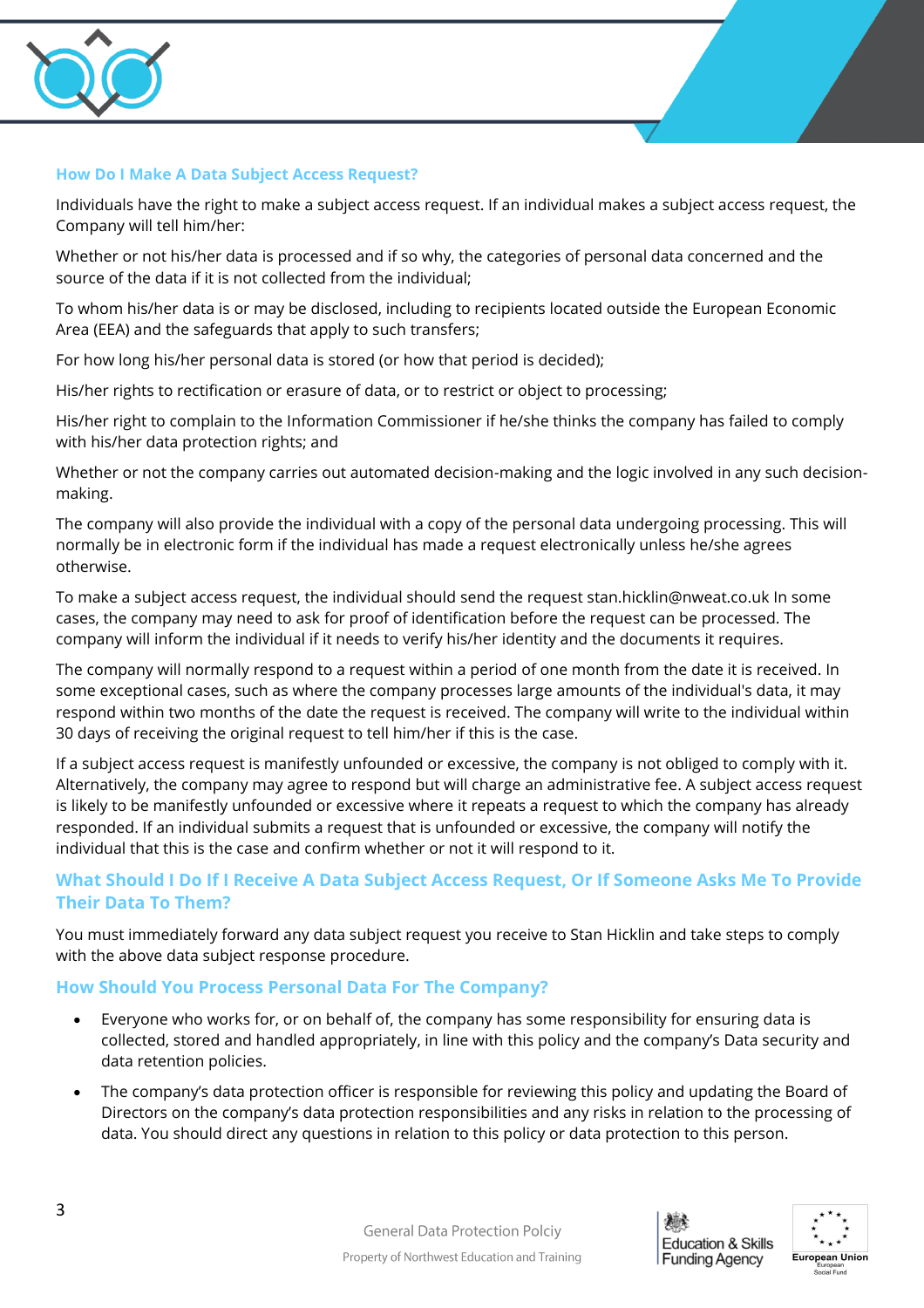

- You should only access personal data if you need it for the work you do for, or on behalf of the company and only if you are authorised to do so. You should only use the data for the specified lawful purpose for which it was obtained.
- You should not share personal data informally.
- You should keep personal data secure and not share it with unauthorised people.
- You should regularly review and, where required or requested, update Personal Data you deal with. This includes telling us if your own contact details change.
- You should not make unnecessary copies of personal data and should keep and dispose of any copies securely.
- You should use strong passwords and not share your passwords with any other person.
- You should lock your computer screens when not at your desk.
- Consider anonymising data or using separate keys/codes so that the data subject cannot be identified.
- Do not save personal data to your own personal computers or other devices.
- Personal data should never be transferred outside the European Economic Area except in compliance with the law and authorisation of Stan Hicklin.
- You should lock drawers and filing cabinets. Do not leave paper with personal data lying about.
- You should not take personal data away from company's premises without authorisation from your line manager.
- Personal data should be shredded and disposed of securely when you have finished with it.
- You should ask for help from our Data Protection Officer/Data Protection Manager if you are unsure about data protection or if you notice any areas of data protection or security we can improve upon.
- Any deliberate or negligent breach of this policy by you may result in disciplinary action being taken against you in accordance with our disciplinary procedure.
- It is a criminal offence to conceal or destroy personal data which is part of a subject access request (see below). This conduct would also amount to gross misconduct under our disciplinary procedure, which could result in your dismissal.
- It should be noted that whilst this list provides examples, this is by no means an exhaustive list and you may be notified of other specific rules from time to time.

## **What Purposes Can Personal Data be Processed for?**

Personal data must be collected only for specified, explicit and legitimate purposes. It must not be further processed in any manner incompatible with those purposes.

Personal data cannot be used for new, different or incompatible purposes from that disclosed when it was first obtained, unless you have informed the data subject of the new purposes and they have consented where necessary.

## **Is There a Limit to How Much Personal Data Can Be Collected and Processed?**

Personal data must be adequate, relevant and limited to what is necessary in relation to the purposes for which it is processed.

You may only process personal data when performing your job duties requires it. You cannot process personal data for any reason unrelated to your job duties.



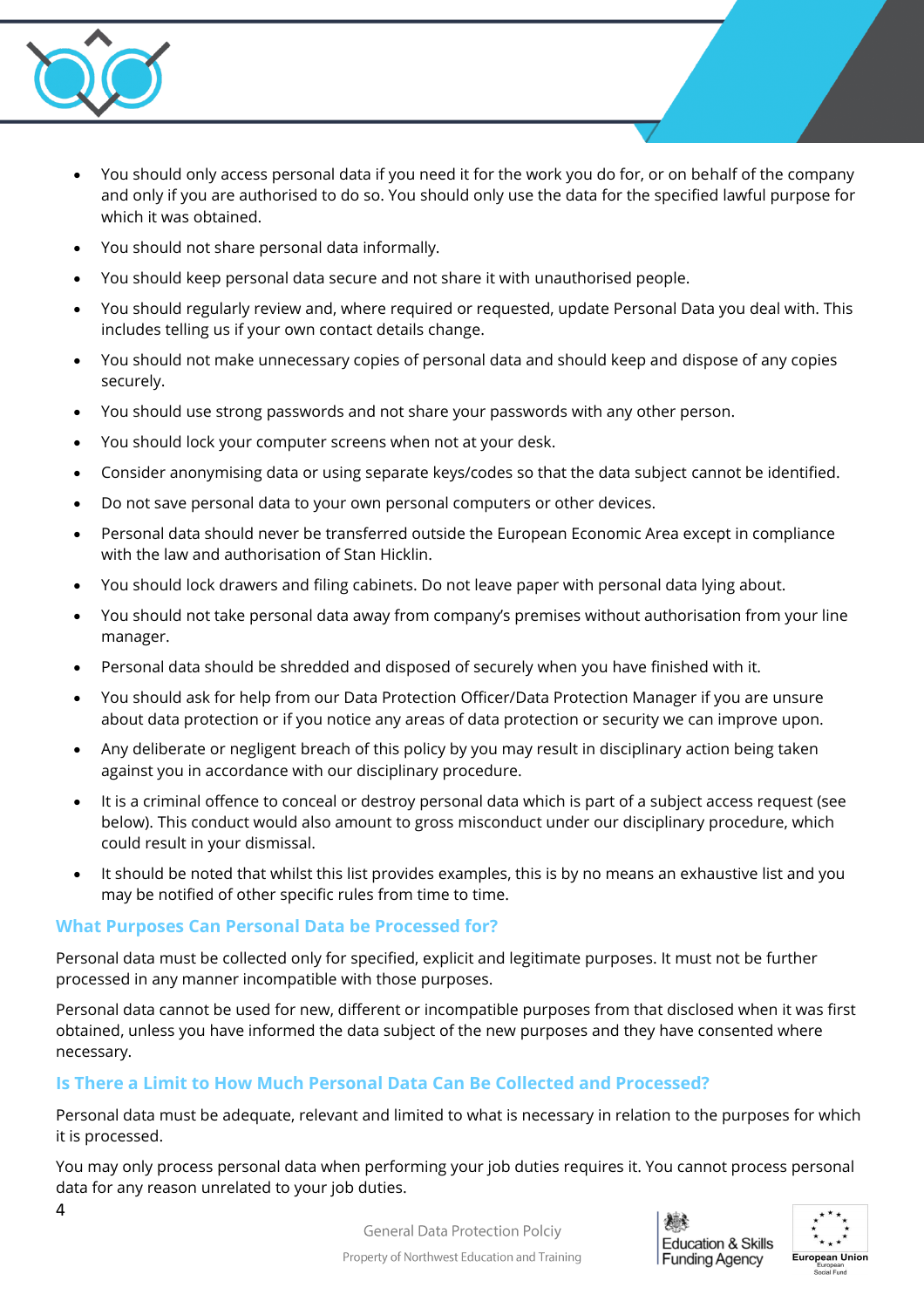

You may only collect and process personal data that you require for your job duties: do not collect excessive data. Ensure any personal Data collected is adequate and relevant for the intended purposes.

You must ensure that when Personal Data is no longer needed for specified purposes, it is deleted or anonymised in accordance with the Company's data retention guidelines.

#### **What Should I Do if Personal Data Is Outdated or Incorrect?**

Personal data must be accurate and, where necessary, kept up to date. It must be corrected or deleted without delay, where found or reported to be inaccurate.

You must ensure that the personal data we use, and hold is accurate, complete, kept up to date and relevant to the purpose for which we collected it. You must follow the company's instructions to ensure the accuracy of personal data, including instructions related to destroying or amending inaccurate or out-of-date personal data.

#### **How Long Can Personal Data Be Stored?**

Personal data must not be kept in an identifiable form for longer than is necessary for the purposes for which the data is processed.

You must not keep personal data in a form which permits the identification of the data subject for longer than needed for the legitimate business purpose or purposes for which we originally collected it, including for the purpose of satisfying any legal, accounting or reporting requirements.

The company will maintain retention policies and procedures to ensure personal data is deleted at the point of no longer being required or the company having no further lawful purpose for processing. This is unless a law requires such data to be kept for a minimum time. If you have any queries related to the retention period for personal data, please address these to Stan Hicklin.

## **Privacy by Design**

We are required to implement privacy by design measures when processing personal data by implementing appropriate technical and company measures in an effective manner, to ensure compliance with data privacy principles.

Some of the processing that the company carries out may result in risks to privacy. Where processing would result in a high risk to individual's rights and freedoms, the company will carry out a data protection impact assessment to determine the necessity and proportionality of processing.

This will include considering the purposes for which the activity is carried out, the risks for individuals and the measures that can be put in place to mitigate those risks.

#### **How Will Personal Data Be Protected?**

Personal data must be secured by appropriate technical and organisational measures against unauthorised or unlawful processing, and against accidental loss, destruction or damage.

We will develop, implement and maintain safeguards appropriate to our size, scope and business, our available resources, the amount of personal data that we own or maintain on behalf of others and identified. We will regularly evaluate and test the effectiveness of those safeguards to ensure security of our processing of Personal Data.

You must follow all procedures and technologies we put in place to maintain the security of all personal data from the point of collection to the point of destruction. You may only transfer personal data to third-party service providers who agree to comply with the required policies and procedures and who agree to put adequate measures in place, as requested.



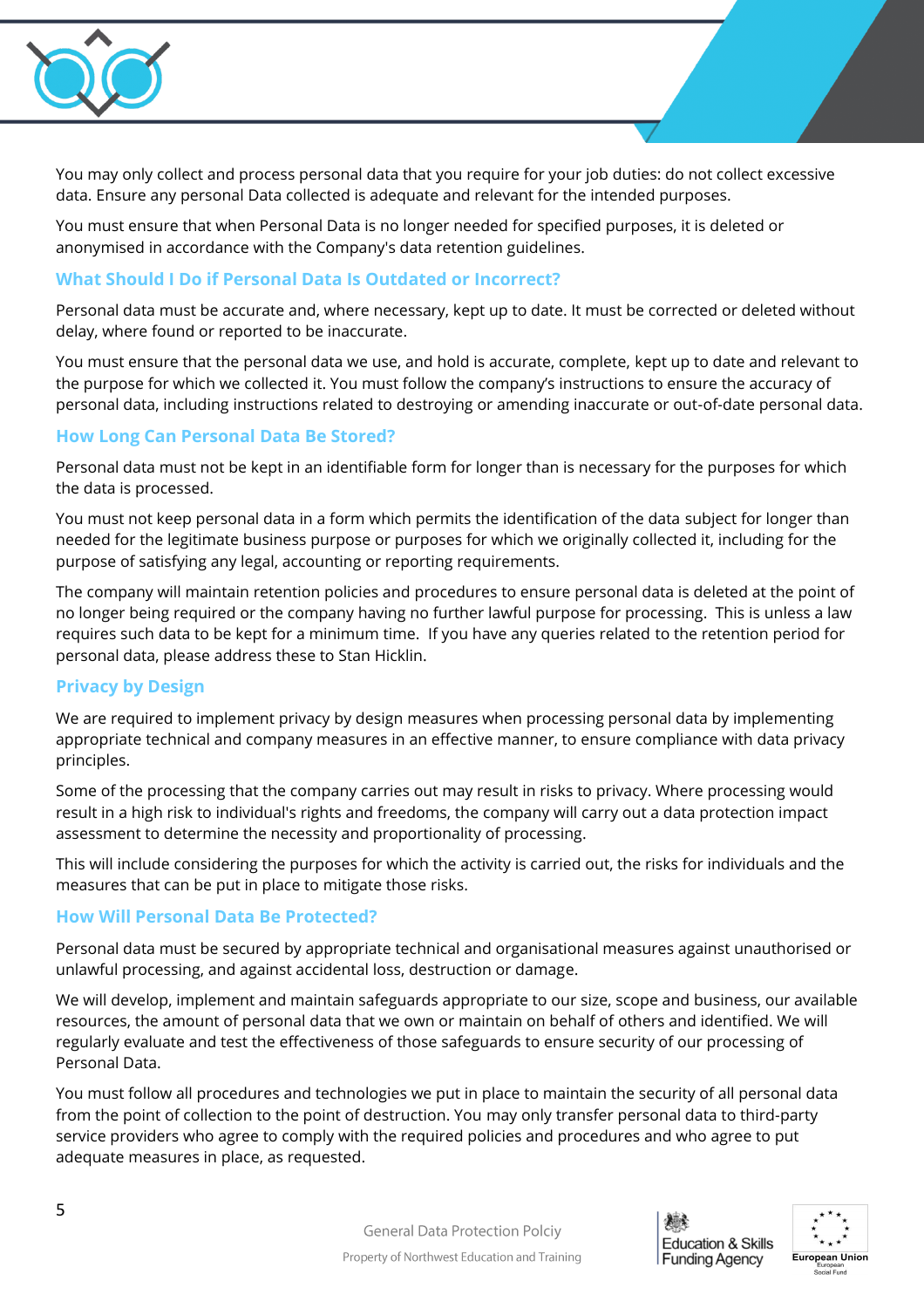

You must maintain data security by protecting the confidentiality, integrity and availability of the personal data, defined as follows:

- Confidentiality means that only people who have a need to know and are authorised to use the personal data can access it.
- Integrity means that personal data is accurate and suitable for the purpose for which it is processed.
- Availability means that authorised users are able to access the personal data when they need it for authorised purposes.

You must comply with, and not attempt to circumvent, the administrative, physical and technical safeguards we implement and maintain in accordance with the GDPR and relevant standards to protect personal data.

# **Will I Receive Training on Data Protection?**

The company will provide training to all individuals about their data protection responsibilities as part of their induction.

Individuals whose roles require regular access to personal data, or who are responsible for implementing this policy or responding to subject access requests under this policy, may receive additional training to help them understand their duties and how to comply with them as appropriate.

At any time, if you have any questions about the operation of this policy or the GDPR, not covered in training, please contact Stan Hicklin

# **What Should Happen In The Event Of A Data Breach Occurring?**

If the company suspects or discovers that there has been a breach of personal data, and that this could pose a risk to the rights and freedoms of individuals, we will report the breach to the Information Commissioner within 72 hours of discovery. The company will record all data breaches regardless of their effect and employees must therefore report any breach, regardless of any perceived level of severity.

If the breach is likely to result in a high risk to the rights and freedoms of individuals, the company will tell affected individuals that there has been a breach and provide them with information about its likely consequences and the mitigation measures it has taken

If you know or suspect that a personal data breach has occurred, do not attempt to investigate the matter yourself. Immediately contact the person or team designated as the key point of contact for personal data breaches (DPO). You should preserve all evidence relating to the potential personal data breach. Failure to notify the designated person or team in itself may result in disciplinary action being taken against you.

## **Will the Company Take Disciplinary Action if There is a Data Breach?**

No disciplinary action would automatically be taken simply as a result of a breach having occurred. An investigation would first need to be carried out, to establish the causes of the breach.

Where investigation reveals that a data breach has been caused (wilfully or negligently or without due care and attention) through an employee's actions or inactions, this may lead to disciplinary action being taken. In the event of a serious breach and/or a failure to follow the appropriate procedures the company has put in place for data processing, this could amount to an offence of gross misconduct.

If the breach is likely to result in a high risk to the rights and freedoms of individuals, the company will tell affected individuals that there has been a breach and provide them with information about its likely consequences and the mitigation measures it has taken